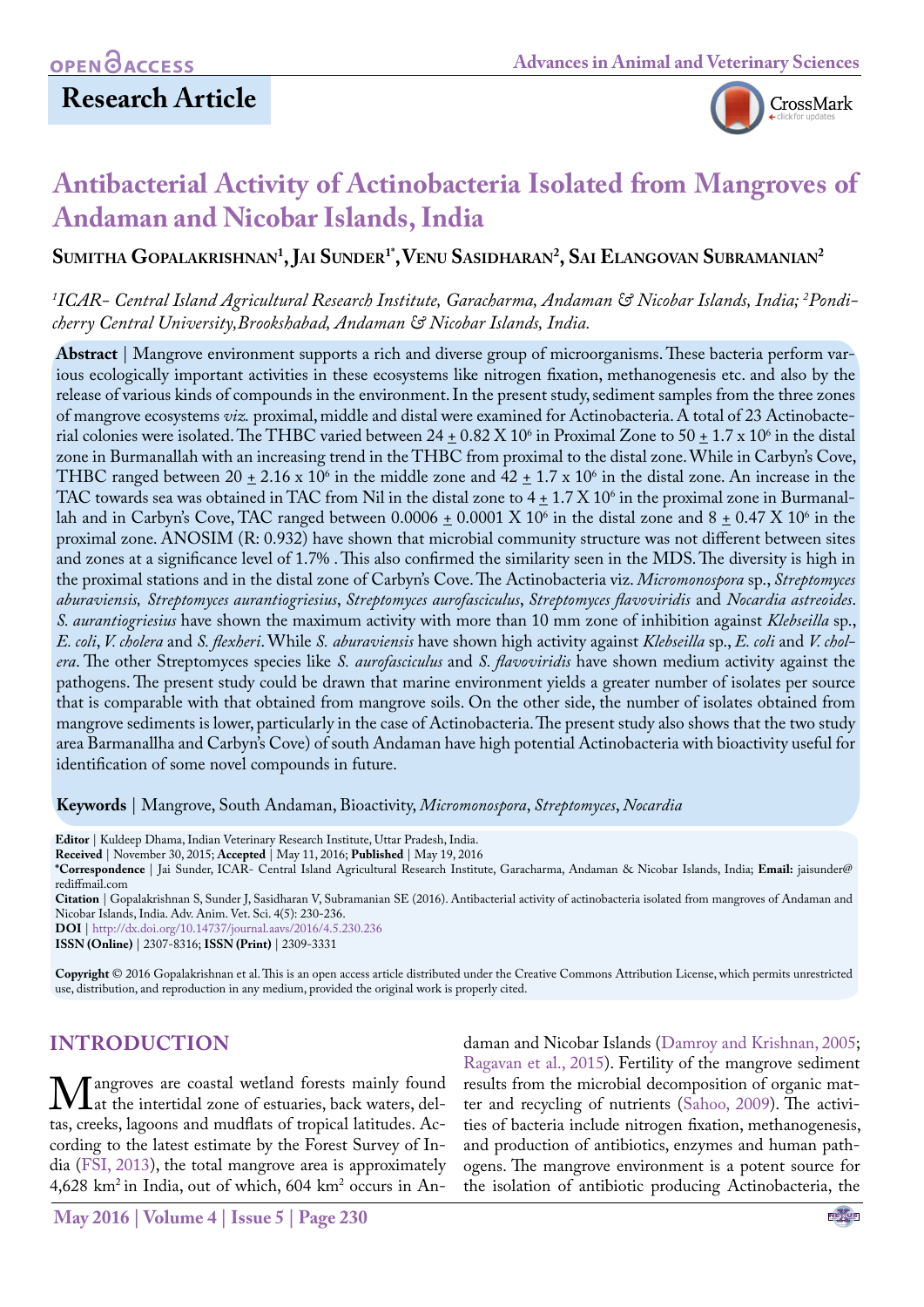## **OPEN**<sub>d</sub>

Gram positive bacteria with branched filaments. Among the microorganisms Actinobacteria gained special importance due to their capacity to produce bioactive secondary metabolites [\(Thenmozhi et al., 2012\)](#page-6-2) and more recently Himalomycin A antibiotic was isolated from Actinomycetes ([Flora et al., 2015](#page-5-1)). On the whole, the last 55 years have seen the discovery of more than 12,000 antibiotics, and Most of the bioactive compounds from actinobacteria sort into several major structural classes such as amino glycosides (e.g. streptomycin and kanamycin), ansamycins (e.g. rifampin), anthracyclines (e.g. doxorubicin), β-lactam (cephalo-sporins), macrolides (e.g. erythromycin) and tetracycline ([Basavaraj et al., 2010](#page-5-2)). According to [Gunaseka](#page-5-3)[ran and Thangavel \(2013\),](#page-5-3) the Bay of Bengal harbour rich source of biologically active actinobacteria which has the capacity to produce novel and effective secondary metabolites with antimicrobial functions.

The mangrove ecosystems are generally divided into three zones according to the proximity to the coast *viz.* Proximal (near to coast), Middle and Distal (near to terrestrial environment). It is a confirmed fact that these zones does differ each other in mangrove species composition, faunal diversity and other physico-chemical factors. In this study, the Actinobacteria from the sediments of two mangrove environments (Burmanallah and Carbyn's Cove) of South Andaman region was carried out for their diversity and antibacterial activity of the Actinobacteria extract against six pathogens.



**Figure 1:** South Andaman map showing study area

#### <span id="page-1-0"></span>**MATERIALS AND METHODS**

The sediment samples were collected aseptically from Proximal (near to coast), Middle and Distal (near to terrestrial environment) zones of mangrove ecosystems in Burmanallah and Carbyn's Cove [\(Figure 1\)](#page-1-0). Samples were air dried for 4 days at room temperature and 1 gm of dried sample was serially diluted in 50 % of 9 ml sterile seawater up to 10-6 dilution. From the dilution, 1 ml was inoculated into antibiotic incorporated Amphotericin (10 µL) and Nystatin  $(50 \mu L)$  starch casein agar medium by pour plate method and incubated at 28ºC for 7 to 9 days ([Sahoo, 2009](#page-6-1); [Sivakumar et al., 2005\)](#page-6-3). After the incubation, the appeared colonies were counted by using colony counter.

Morphologically different Actinobacteria were selected, identified to the species level based on the microscopic and biochemical test results [\(Sivakumar et al., 2005](#page-6-3); [Nonomu](#page-6-4)[ra, 1974](#page-6-4)). Morphological observation of colony characteristics such as amount and colour of vegetative growth and the presence and colour of aerial mycelium and spores, and again the presence of diffusible pigments were recorded for each isolate and studied colonial growth on agar plate [\(Labede et al., 1985](#page-5-4)). The colonies isolated were purified by streaking method and then incubated at 28ºC for 6 days. The identification was done morphologically and biochemically ([Tamura et al., 2011;](#page-6-5) [Nonomura, 1974;](#page-6-4) [Sherling and](#page-6-6)  [Gotileb 1966](#page-6-6)). The cultures were grown on ISP medium 2, ISP medium 3, ISP medium 4, ISP medium 5 and ISP medium 7 (Tyrosine Agar) as described by [Sherling and](#page-6-6)  [Gotileb \(1966\)](#page-6-6) and [El-Habib and Magda \(2012\)](#page-5-5) to examine the pigment production. The isolates were inoculated in Marine Actinobacteria growth (MAG) broth and incubated for 4-5 days and observed for aerial mycelium under 100x light microscope. Utilization of carbohydrates, salt tolerance 0 to 20% (w/v) NaCl and temperature tolerance along with urease activity, oxidase test, catalase test, protease, lipase, amylase, chitinase and cellulase activity were also tested [\(El-Habib and Magda, 2012;](#page-5-5) [Gopalakrishnan](#page-5-6)  [et al., 2014\)](#page-5-6).

The purified Actinobacterial strains obtained were tested for antibacterial activity against the human pathogens (*Streptococcus* sp., *Klebsiella* sp.*, Pseudomonas* sp., *E. coli*, *Vibrio cholera* and *Shigella flexnerii)* by disc diffusion method [\(Badji et al., 2006](#page-5-7); [Alimuddin et al., 2011\)](#page-5-8). Three Actinobacteria strains were selected based on their preliminary screening for antibacterial activity against the pathogens and were inoculated in MAG broth and incubated at room temperature for seven days. The culture broths were centrifuged at 8000 rpm for 10 minutes, and supernatant were used to test antibacterial activity. The pathogens were inoculated into nutrient agar medium by spread plate method. Filter paper discs were dipped in the centrifuged culture broth and placed on the plates by using sterile forceps and incubated at room temperature for 24-48 hours. The diameter of the zones of complete inhibition was measured. The results were statistically analysed using Microsoft Excel and PRIMER v7 software.

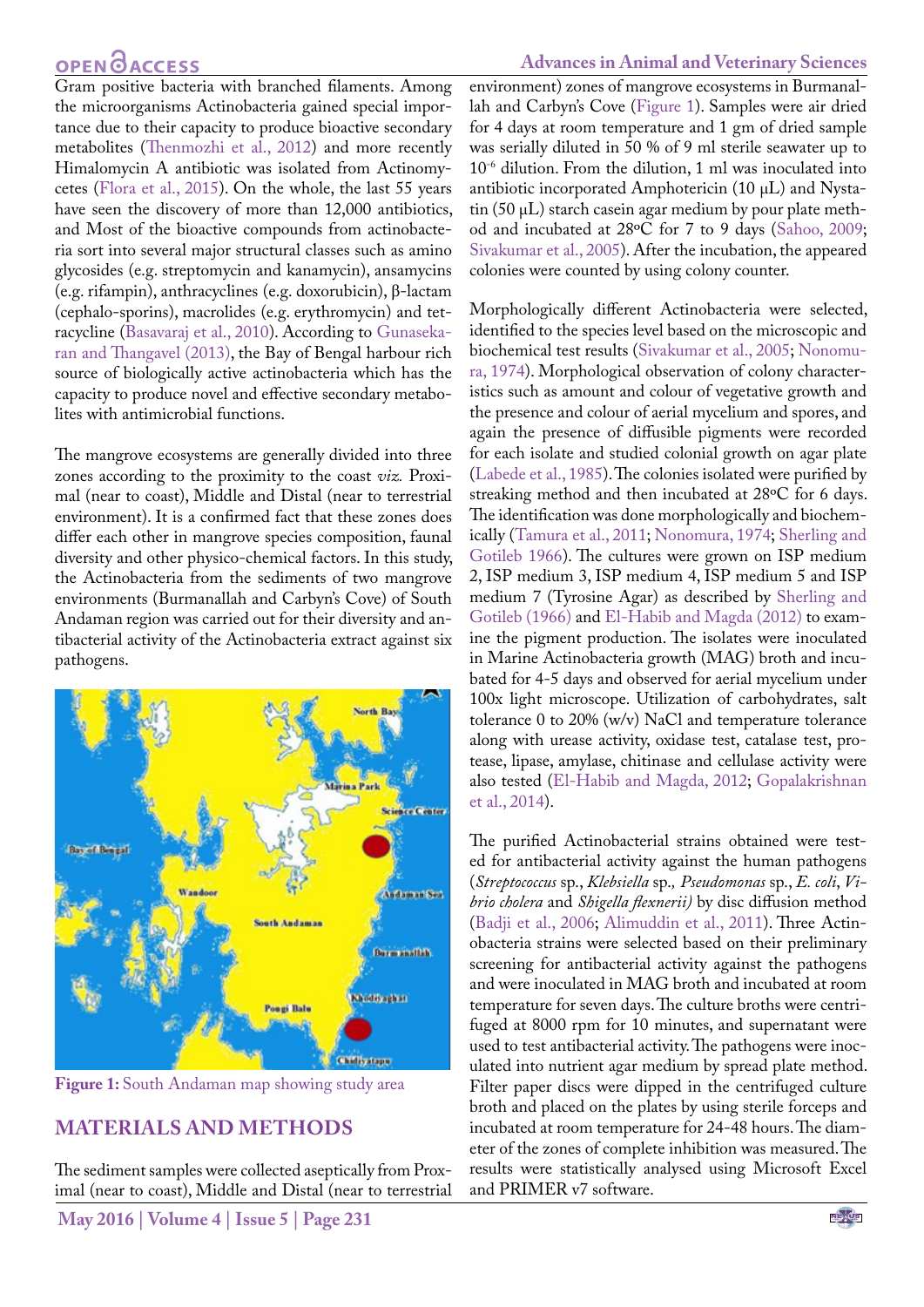# **RESULTS AND DISCUSSION**

The total heterotrophic bacterial count (THBC) varied between 24  $\pm$  0.82 X 10<sup>6</sup> in Proximal Zone to 50  $\pm$  1.7 X 10<sup>6</sup> in the distal zone in Burmanallah ([Table 1](#page-2-0)) which have shown an increasing trend in the THBC from proximal to the distal zone. While in Carbyn's Cove, THBC ranged between 20  $\pm$  2.16 X 10<sup>6</sup> in the middle zone and 42  $\pm$  1.7 X 106 in the distal zone. The Total Actinobacterial Count (TAC) varied between Nil in the distal zone to  $4 \pm 1.7$  $X$   $10<sup>6</sup>$  in the proximal zone. A similar result, an increase in the TAC towards sea was obtained in Carbyn's Cove, where the TAC ranged between  $0.0006 \pm 0.0001 \text{ X } 10^6$  in the distal zone and  $8 \pm 0.47$  X  $10^6$  in the proximal zone.

<span id="page-2-0"></span>**Table 1:** Total Heterotrophic Bacterial Count (THBC) and Total Actinobacterial Count (TAC) from three zones of mangroves

| <b>Station</b>            | Proximal                  |              | <b>Middle</b>  |               | <b>Distal</b>                                                           |                     |
|---------------------------|---------------------------|--------------|----------------|---------------|-------------------------------------------------------------------------|---------------------|
|                           | (cfu/ml)                  |              | (cfu/ml)       |               | (cfu/ml)                                                                |                     |
|                           | <b>THBC</b><br>$(x 10^6)$ | <b>TAC</b>   |                |               | THBC TAC THBC<br>$(x 10^6)$ $(x 10^6)$ $(x 10^6)$ $(x 10^6)$ $(x 10^6)$ | <b>TAC</b>          |
| Burma-<br>nallah          | $35 +$<br>2.16            | $4 +$<br>1.7 | $20 +$<br>2.16 | $3+$<br>0.94  | $42 +$<br>1.7                                                           | $\theta$            |
| Carbyn's $24 \pm$<br>Cove | 0.82                      | $8+$<br>0.47 | $36 +$<br>0.47 | $2 +$<br>0.82 | $50+$<br>1.7                                                            | 0.0006<br>$+0.0001$ |

#### **Identification of Actinobacteria**

23 colonies of actinobacteria were isolated from the sediment samples during the present study. Isolated Actinobacteria were identified as *Micromonospora* sp. (S1), *Streptomyces aburaviensis* (S2)*, Streptomyces aurantiogriesius* (S3), *Streptomyces aurofasciculus* (S4), *Streptomyces flavoviridis*  (S5), *Nocardia astreoides* (S6) *Bifidobacteria* spp. (S7), *Arthrobacter* spp*.* (S8) and *Pseudonocardia* spp. (S9).

*Streptomyces* spp. were the most prominent actinobacteria isolated from the mangrove environment during the pres-

#### **Advances in Animal and Veterinary Sciences**

ent study ([Table 2\)](#page-2-1). The other genera represented by *Micromonospora, Nocardia, Pseudonocardia, Bifidobacteria* and *Arthrobacter* were few in number. Carbyn's Cove was found to harbour more number of actinobacterial species than Burmanallah. The proximal zone was found to be more diverse than the other zones in both the stations while no actinobacteria could be isolated from the distal zone of Burmanallah.

The Bray-curtis similarity group average analysis of zones have shown that Burmanallah distal Zone is completely different from other stations, Carbyn's Cove and Burmanallah Middle Zones have shown more similarity than other stations ([Figure 2\)](#page-3-0). Also the proximal zones have also shown similarity.

According to ANOSIM (R: 0.932), microbial community structure was not different between sites and zones at a significance level of 1.7% [\(Figure 3\)](#page-3-1). This also confirmed the similarity seen in the MDS.

It is evident from the diversity indices that the diversity is high in the proximal stations and in the distal zone of Carbyn's Cove [\(Table 3\)](#page-3-2). The evenness is more or less similar in all zones but dominance is high in distal and proximal zone of Carbyn's Cove.

Carbyn's Cove beach is one of the important tourist places in the Andaman Island with one side of the area covered by lush of mangroves and the other side rocky. The organic matter rich sediments by the way of influxes from land through the fresh water stream and by the way of high human interference in the proximal zone make it more productive. In Burmanallah, anthropogenic interventions were found to be much less than Carbyn's Cove. Actinobacteria were found to dominate in sediments where organic load is more ([Udotong et al., 2008](#page-6-7); [Dastager and Damare, 2013\)](#page-5-9). So the more isolates from Carbyn's cove can be attributed by more anthropogenic activities in this mangrove area.

<span id="page-2-1"></span>

|  | Table 2: Occurrence of Actinobacteria in various zones along the mangroves |  |  |  |  |  |
|--|----------------------------------------------------------------------------|--|--|--|--|--|
|--|----------------------------------------------------------------------------|--|--|--|--|--|

| Actinobacteria                | CCP(X10 <sup>6</sup> ) | <b>BRP</b> $(X 10^6)$ | CCM (X 10 <sup>6</sup> ) | BRM(X10 <sup>6</sup> ) | CCD(X 10 <sup>2</sup> ) | BRD(X10 <sup>2</sup> ) |
|-------------------------------|------------------------|-----------------------|--------------------------|------------------------|-------------------------|------------------------|
| Micromonospora sp.            | $\Omega$               | $\Omega$              | $1 + 0.82$               | $1 \pm 1.4$            | $1 \pm 0.82$            | $\theta$               |
| Streptomyces aburaviensis     |                        | $\Omega$              | $\Omega$                 |                        |                         | $\theta$               |
| Streptomyces aurantiogriesius | $1 \pm 0.82$           | $1 \pm 0.82$          | $\Omega$                 | $\Omega$               | $1 \pm 0.82$            | $\theta$               |
| Streptomyces aurofasciculus   | $2 \pm 0.82$           | $1 \pm 0.82$          | $\Omega$                 | $\Omega$               | $1 + 0.82$              | $\Omega$               |
| Streptomyces flavoviridis     |                        | $\Omega$              | $1 \pm 0.82$             | $1 + 0.82$             |                         | $\theta$               |
| Nocardia astreoides           | $1 + 0.82$             | $\theta$              | $\Omega$                 | $\Omega$               | $\theta$                | $\Omega$               |
| Bifidobacteria spp.           | $1 \pm 0.82$           | $1 \pm 0.47$          | $\Omega$                 | $\Omega$               | $\theta$                | $\Omega$               |
| Arthrobacter spp.             |                        | $1 \pm 1.4$           | $\Omega$                 | $\Omega$               | $\theta$                | $\Omega$               |
| Pseudonocardia spp.           |                        |                       |                          | $1 + 1.4$              | $1 + 1.4$               | $\Omega$               |

\***CCP**: Carbyn's Cove Proximal zone; **CCM**: Carbyn's Cove Middle Zone; **CCD**; Carbyn's Cove Distal zone; **BRP**; Burmanallah Proximal Zone; **BRM**; Burmanallah Middle Zone; **BRD**; Burmanallah Distal Zone

**May 2016 | Volume 4 | Issue 5 | Page 232**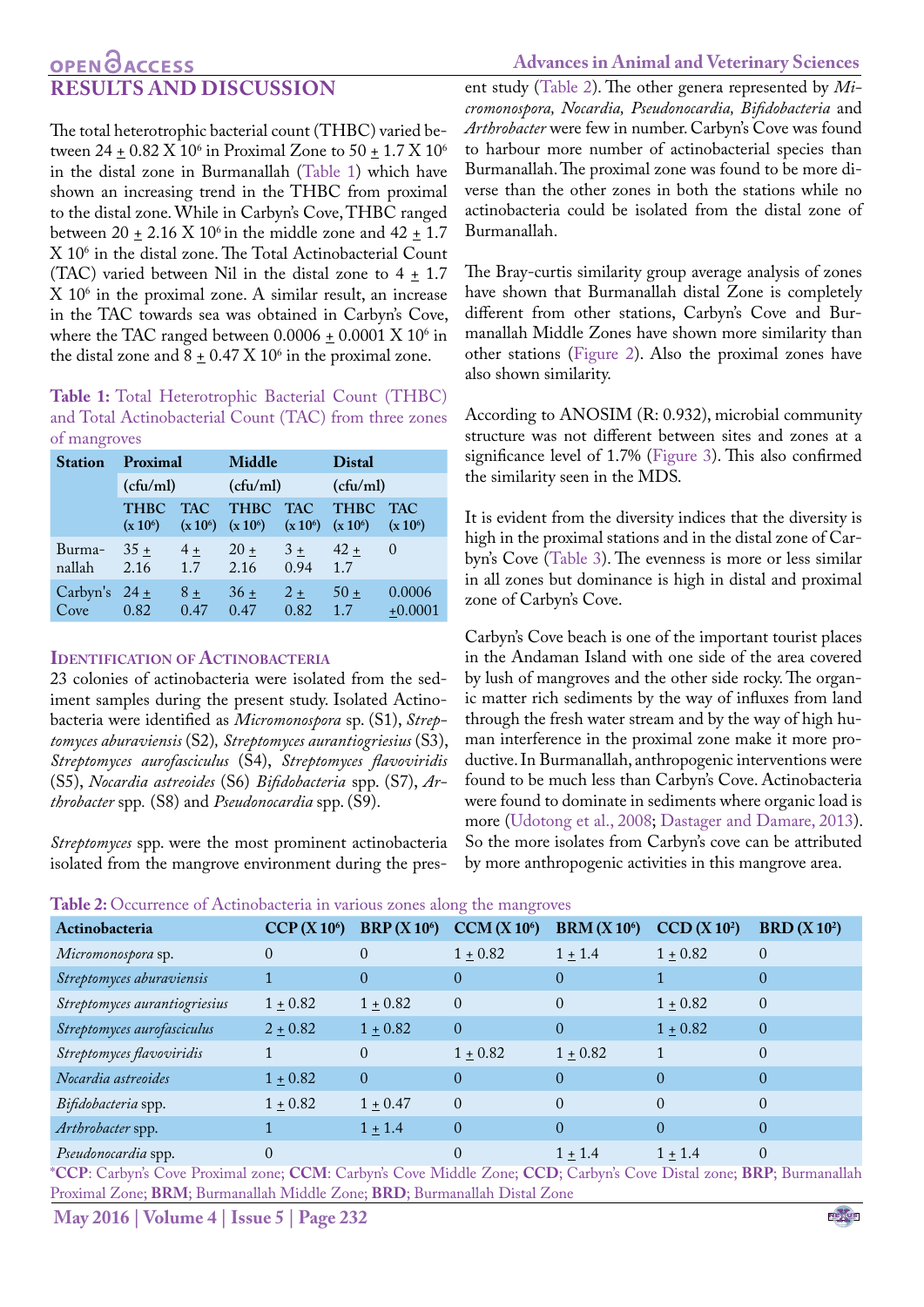

<span id="page-3-0"></span>**Figure 2:** Similarity between the proximal, middle and the distal mangrove zones in Carbyn's Cove and group average



<span id="page-3-2"></span>



<span id="page-3-1"></span>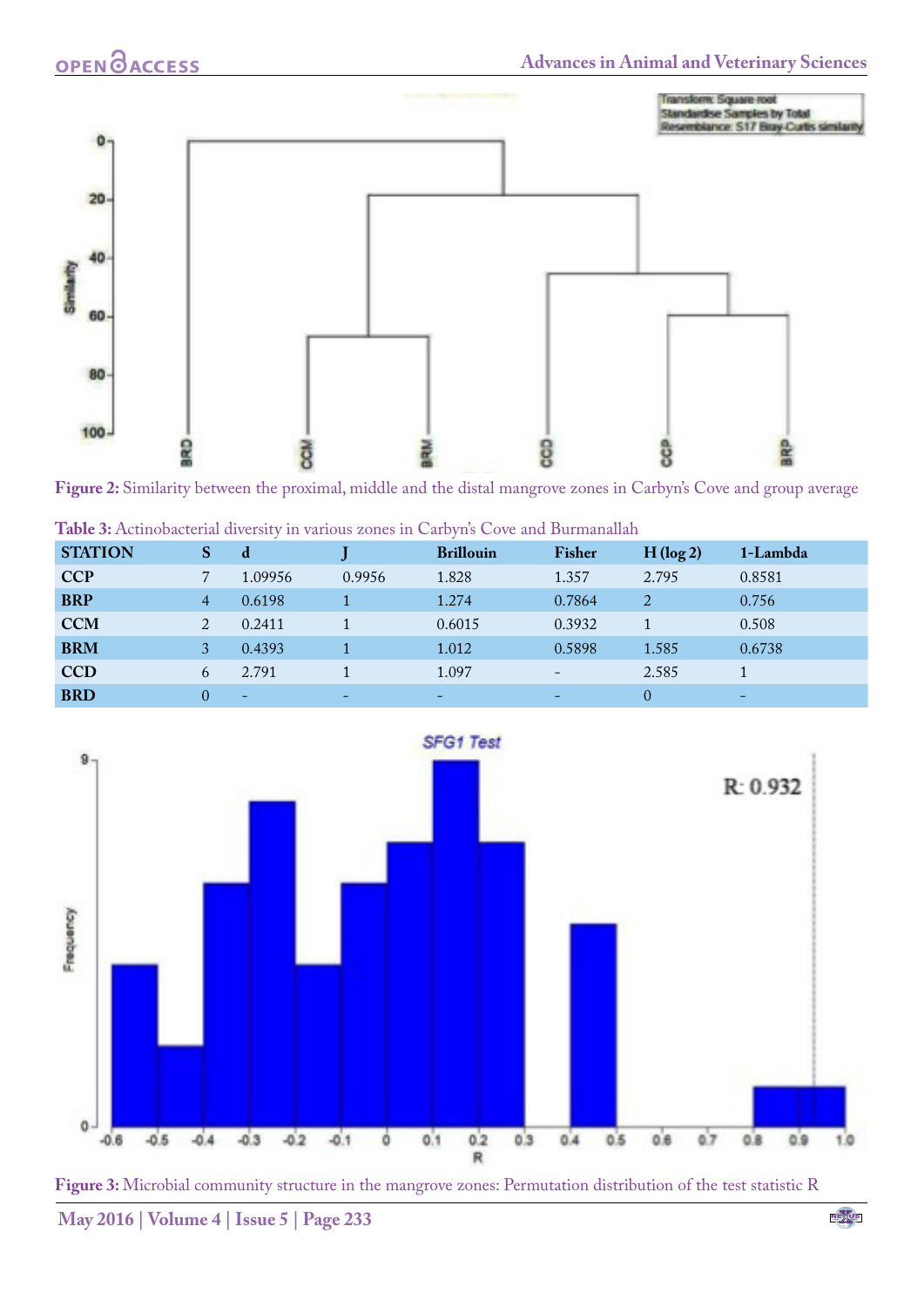## **OPEN**OACCESS

According to [Gunasekaran and Thangavel \(2013\)](#page-5-3), the Bay of Bengal may harbor rich source of biologically active actinobacteria which has the capacity to produce novel and effective secondary metabolites with antimicrobial functions.

#### **Antimicrobial Activity**

New drugs, notably antibiotics, are urgently needed to arrest and reverse the relentless spread of antibiotic resistant pathogens causing life threatening infections and risk which are undermining the viability of health-care systems all around the world [\(Talbot et al., 2006](#page-6-8)). During the present study, six morphologically unlike isolates, which showed antibacterial activity against various human pathogens, were selected and identified as *Micromonospora* sp. (S1), *Streptomyces aburaviensis* (S2)*, Streptomyces aurantiogriesius* (S3), *Streptomyces aurofasciculus* (S4), *Streptomyces flavoviridis* (S5) and *Nocardia astreoides* (S6). Among these strains, *S. aburaviensis* (S2)*, S. aurantiogriesius* (S3), *S. aurofasciculus* (S4) and *S. flavoviridis* (S5) have shown good inhibition zone ([Figure 4\)](#page-4-0) against various human pathogens*.*



**Figure 4:** Antibacterial activity of *Streptomyces sp.* against pathogens

<span id="page-4-0"></span>Filamentous bacteria belonging to the order *Actinomy-*

#### **Advances in Animal and Veterinary Sciences**

*cetales*, especially *Micromomospora* and *Streptomyces* strains, have a unique and proven capacity to produce novel antibiotics (Bentley et al., 2002), hence, the continued interest in screening such organisms for new bioactive and it is also becoming increasingly clear that un and under-explored habitats, such as desert biomes and marine ecosystems, are a very rich source of novel actinobacteria which have the capacity to produce interesting new bioactive compounds, including antibiotics ([Jeffrey et al., 2007;](#page-5-10) [Hong et al.,](#page-5-11)  [2009](#page-5-11)). *Micromonospora* sp. inhibited the growth of *Streptococcos sp*. While *Nocardia asteroides* have shown antibacterial activity against *Pseudomonas* sp. only. While all Streptomycetes have shown high activity against all the pathogens tested. It could be seen that *S. aurantiogriesius* (S 4) have shown the maximum activity with more than 10 mm zone of inhibition against *Klebseilla* sp., *E. coli*, *V. cholera* and *S. flexheri*, where Ampicillin antibiotic disc has shown maxi-mum of 10 mm clearing zone [\(Figure 5](#page-4-1)).

While *S. aburaviensis* (S3) have shown high activity against *Klebseilla* sp., *E. coli* and *V. cholera*,where Ampicillin disc is used as standard. The other Streptomyces species like *S. aurofasciculus* (S5) and *S. flavoviridis* (S6) have shown medium activity against the pathogens. The most important observation was that all Streptomyces species have shown higher activity against *Klebseilla* sp., *E. coli* and *V. cholerae*. *Micromonospora* sp. and *S. aurofasciculus* have shown the highest activity against *Streptococcus* sp. While *S. aburaviensis* and *S. aurantiogriesius* have shown highest activity against all other pathogens. In each experiment Gentamycin 10mg (Himedia) and Ampicillin 10mg antibiotic discs (Himedia) were used as standards. Gentamycin has shown clearing zone maximum 22 mm for *E.coli* and *Klebsiella*  sp. But for *Streptococci,* it has shown 5 mm clearing zone.



<span id="page-4-1"></span>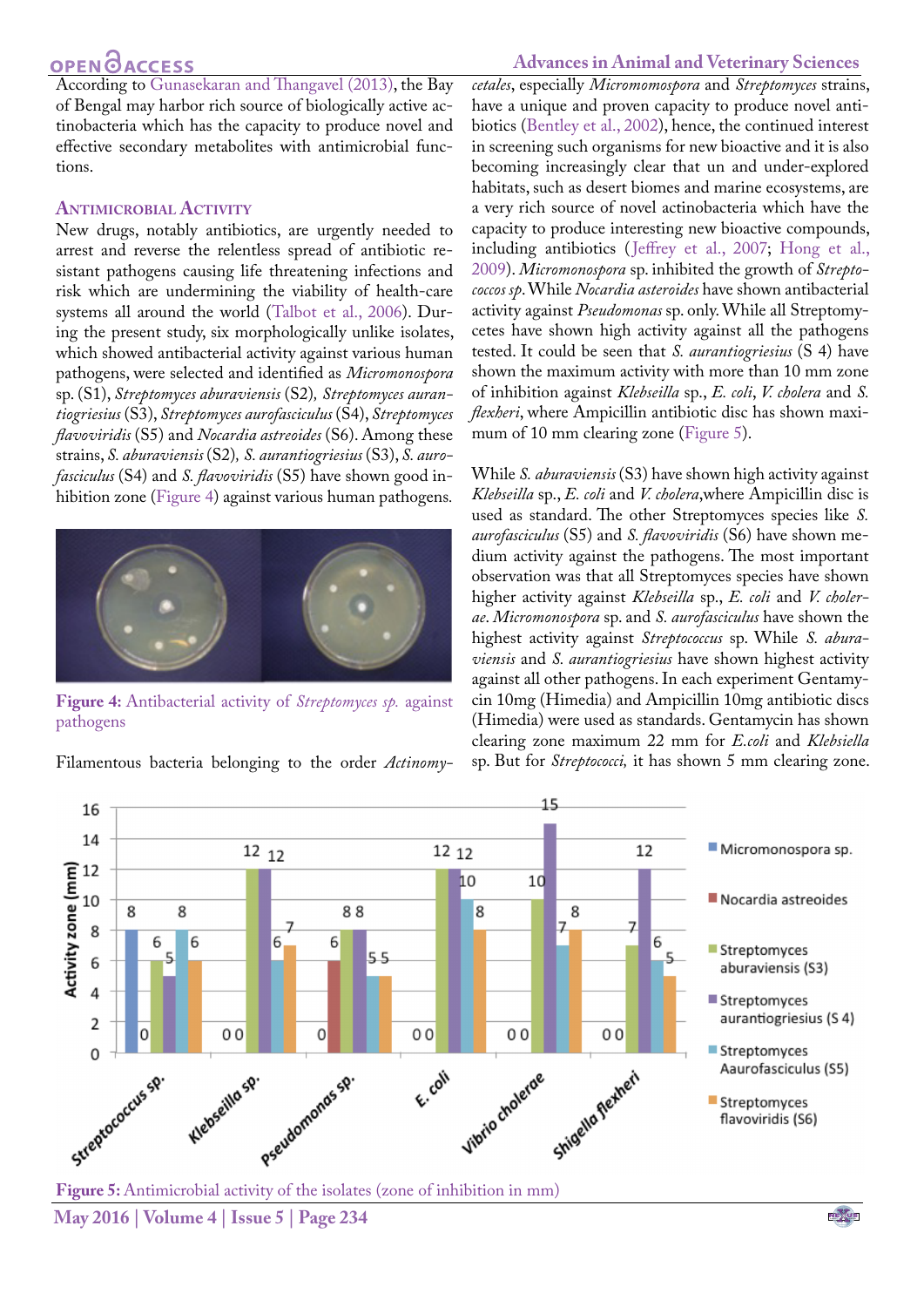## **OPEN**<sub>d</sub>

But Ampicillin has shown better result for all pathogens, by producing clearing zone of 10mm. All the *Streptomyces*  sp. showed good activity above 10mm against *E.coli* sp*.* and *Klebsiella* sp., better than the antibiotic activity of Ampicillin.

A general conclusion could be drawn that marine environment yields a greater number of isolates per source that is comparable with that obtained from mangrove soils. On the other side, the number of isolates obtained from mangrove sediments is lower, particularly in the case of Actinobacteria. The present study shows that these isolated Actinobacterias strains, mostly *Streptomycces* spp. have shown antibacterial activity against the human pathogens and potential source of Actinobacteria from two-study area (Barmanallha and Carbyn's Cove) of south Andaman. It can be concluded that mangrove ecosystems of South Andaman have high potential Actinobacteria with bioactivity useful for identification of some novel compounds in future.

#### **ACKNOWLEDGMENTS**

The authors Dr. Jai Sunder and Ms. Sumitha Gopalakrishnan thankfully acknowledge the funding received under the scheme "Women Scientist program (WOS-A) Department of Science and Technology, Government of India (DST No: SR/WOS-A/ LS-205/2008 Dated 28/08/2009)" and the facilities provided by the Director, CIARI for conducting this work. The authors Dr. S. Venu and Mr. Sai Elangovan, S. are thankful to Pondicherry University for providing facilities for conducting this work.

#### **CONFLICT OF INTERESTS**

The authors have no conflict of interest exist related to this manuscript.

#### **AUTHORS' CONTRIBUTION**

Sumitha Gopalakrishnan and Sai Elangovan, Subramanian did the field sample collection and laboratory work. Dr. Jai Sunder and Dr. S. Venu guided these students and done part of the data analysis with bio-statistics and writing of the paper.

#### **REFERENCES**

- <span id="page-5-8"></span>•Alimuddin, Jaka W, Widya A, Mustofa (2011). Antifungal production of a strain of *Actinomycetes spp* isolated from the Rhizosphere of Cajuput Plant: Selection and detection of exhibiting activity against tested fungi. Alimuddin J. Biotechnol. 16 (1): 1-10.
- <span id="page-5-7"></span>•Badji B, Zitouni A, Mathieu F, Lebrihi A, Sabaou N (2006). Antimicrobial compounds produced by *Actinomadura*  sp AC104 isolated from an Algerian Sahara soil. Can. J.

#### **Advances in Animal and Veterinary Sciences**

Microbiol. 55 (4): 373-382. [http://dx.doi.org/10.1139/w05-](http://dx.doi.org/10.1139/w05-132) [132](http://dx.doi.org/10.1139/w05-132)

- <span id="page-5-2"></span>•Basavaraj NK, Chandrashekhara S, Ali MS, Prakash SG, Fakirappa VM (2010). Isolation and Morphological Characterization of Antibiotic Producing Actinomycetes. Trop. J. Pharm. Res. 9 (3): 231-236. [http://dx.doi.](http://dx.doi.org/10.4314/tjpr.v9i3.56282) [org/10.4314/tjpr.v9i3.56282](http://dx.doi.org/10.4314/tjpr.v9i3.56282)
- •Bentley SD, Chater KF, Cerdeño-Tárraga AM, Challis GL, Thomson NR, James KD, Harris DE, Quail MA, Kieser H, Harper D, Bateman A, Brown S, Chandra G, Chen CW, Collins M, Cronin A, Fraser A, Goble A, Hidalgo J, Hornsby T, Howarth S, Huang CH, Kieser T, Larke L, Murphy L, Oliver K, O'Neil S, Rabbinowitsch E, Rajandream MA, Rutherford K, Rutter S, Seeger K, Saunders D, Sharp S, Squares R, Squares S, Taylor K, Warren T, Wietzorrek A, Woodward J, Barrell BG, Parkhill J, Hopwood DA (2002). Complete genome sequence of the model Actinomycete Streptomyces coelicolor A3 (2). Nature. 417: 141-147. <http://dx.doi.org/10.1038/417141a>
- •Damroy S, Krishnan P (2005). Mangrove stands of Andamans vis-à-vis tsunami. Curr. Sci. 89:1800–1804.
- <span id="page-5-9"></span>•Dastager SG, Damare S (2013). Marine actinobacteria showing phosphate solubilizing efficiency in Chorao Island, Goa, India. Curr. Microbiol. 66(5): 421-427. [http://dx.doi.](http://dx.doi.org/10.1007/s00284-012-0288-z) [org/10.1007/s00284-012-0288-z](http://dx.doi.org/10.1007/s00284-012-0288-z)
- <span id="page-5-5"></span>•El-Habib RS, Magda AE (2011). Isolation, identification and morphological characteristics of soil alkalophilic actinomycetes of Al-Qassim Region, Kingdom Saudi Arabia. J. Agri. Vet. Sc. Qassim University. 5 (2): 135-150.
- <span id="page-5-1"></span>•Flora DO, Adeyemi AI, George WP (2015). Himalomycin A and cycloheximide-producing marine actinomycete from Lagos Lagoon soil sediment. J. Coast. Life Med. 3: 361-365.
- <span id="page-5-0"></span>•FSI (2013). Status of forest report. Forest Survey of India (FSI), Dehra Dun.
- <span id="page-5-6"></span>•Gopalakrishnan S, Sunder J, Venu S (2014). Distribution of cultivable actinobacteria from the marine sediments along the Andaman Coast of Eastern Indian Ocean. Adv. Anim. Vet. Sci. 2 (12): 668-682. [http://dx.doi.org/10.14737/](http://dx.doi.org/10.14737/journal.aavs/2014/2.12.668.682) [journal.aavs/2014/2.12.668.682](http://dx.doi.org/10.14737/journal.aavs/2014/2.12.668.682)
- •Goodfellow M, Haynes J (1984). Actinomycetes in Marine Sediments. In *Biological, Biochemical and Biomedical Aspects of Actinomycetes* (eds. Oritz-Oritz, L., Bojali,C.F., and Yakoleff, V. ) Academic Press, New York, London. Pp. 453. [http://](http://dx.doi.org/10.1016/B978-0-12-528620-6.50039-2) [dx.doi.org/10.1016/B978-0-12-528620-6.50039-2](http://dx.doi.org/10.1016/B978-0-12-528620-6.50039-2)
- <span id="page-5-3"></span>•Gunasekaran M, Thangavel S (2013). Isolation and screening of Actinomycetes from marine sediments for their potential to produce antimicrobials. Int. J. Life Sc. Bt. Pharm. Res. 2(3): 4-7.
- <span id="page-5-11"></span>•Hong K. Gao AH, Xie QY, Gao H, Zhuang L, Lin HP, Yu HP, Li J, Yao XS, Goodfellow M, Ruan JS. (2009). Actinomycetes for marine drug discovery isolated from mangrove soils and plants in China. *Mar. Drugs*. *7*: 495-496.
- <span id="page-5-10"></span>•Jeffrey LSH, Sahilah AM, Son R, Tosiah S. (2007). Isolation and screening of actinomycetes from Malaysian soil for their enzymatic and antimicrobial activities. J. Trop. Agri. Food Sci. 35: 159-164.
- <span id="page-5-4"></span>•Labeda DP, Testa RT, Lechevalier MP, Lechevalier HA (1985). Glycomyces, a new genus of the Actinomycetales. Int. J. System. Bacteriol. 35: 417–421. [http://dx.doi.](http://dx.doi.org/10.1099/00207713-35-4-417) [org/10.1099/00207713-35-4-417](http://dx.doi.org/10.1099/00207713-35-4-417)
- •Lechevalier HA, Lechevalier MP (1980). The chemotaxonomy of actinomycetes. In Actinomycete Taxonomy, Special Publication no.6, pp. 277–284. Edited by A. Dietz & D. W.

**NEXUS**